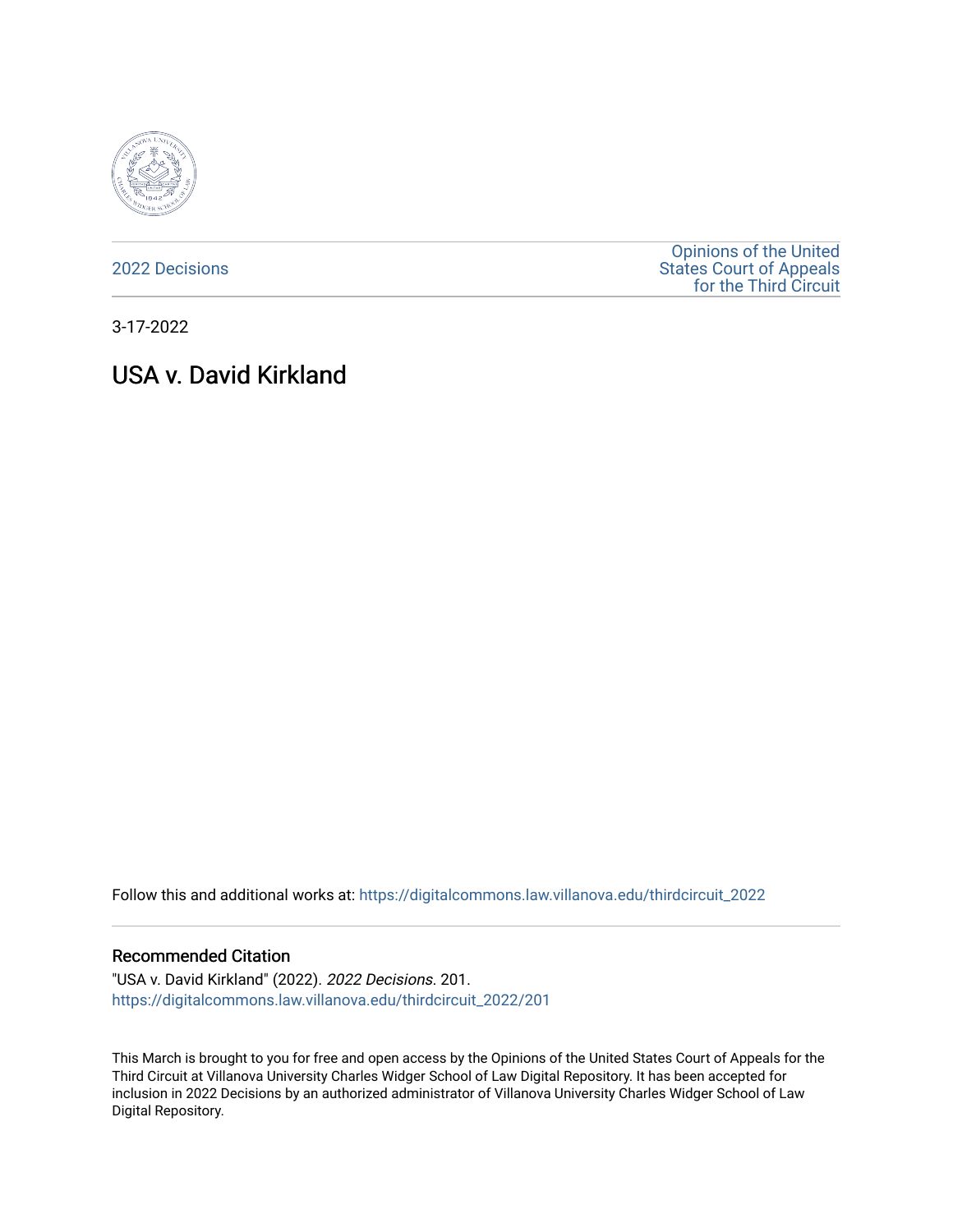### **DLD-082 NOT PRECEDENTIAL**

## UNITED STATES COURT OF APPEALS FOR THE THIRD CIRCUIT

No. 21-2033

### UNITED STATES OF AMERICA

v.

DAVID KIRKLAND, a/k/a CRAZY, Appellant

On Appeal from the United States District Court for the District of New Jersey (D.C. Criminal No. 2-06-cr-00911-001) District Judge: Honorable Katharine S. Hayden

 $\mathcal{L}_\text{max}$ 

Submitted on Appellee's Motion for Summary Action Pursuant to Third Circuit LAR 27.4 and I.O.P. 10.6 February 10, 2022

Before: KRAUSE, MATEY and PHIPPS, Circuit Judges

(Opinion filed: March 17, 2022)

OPINION\*

PER CURIAM

<sup>\*</sup> This disposition is not an opinion of the full Court and pursuant to I.O.P. 5.7 does not constitute binding precedent.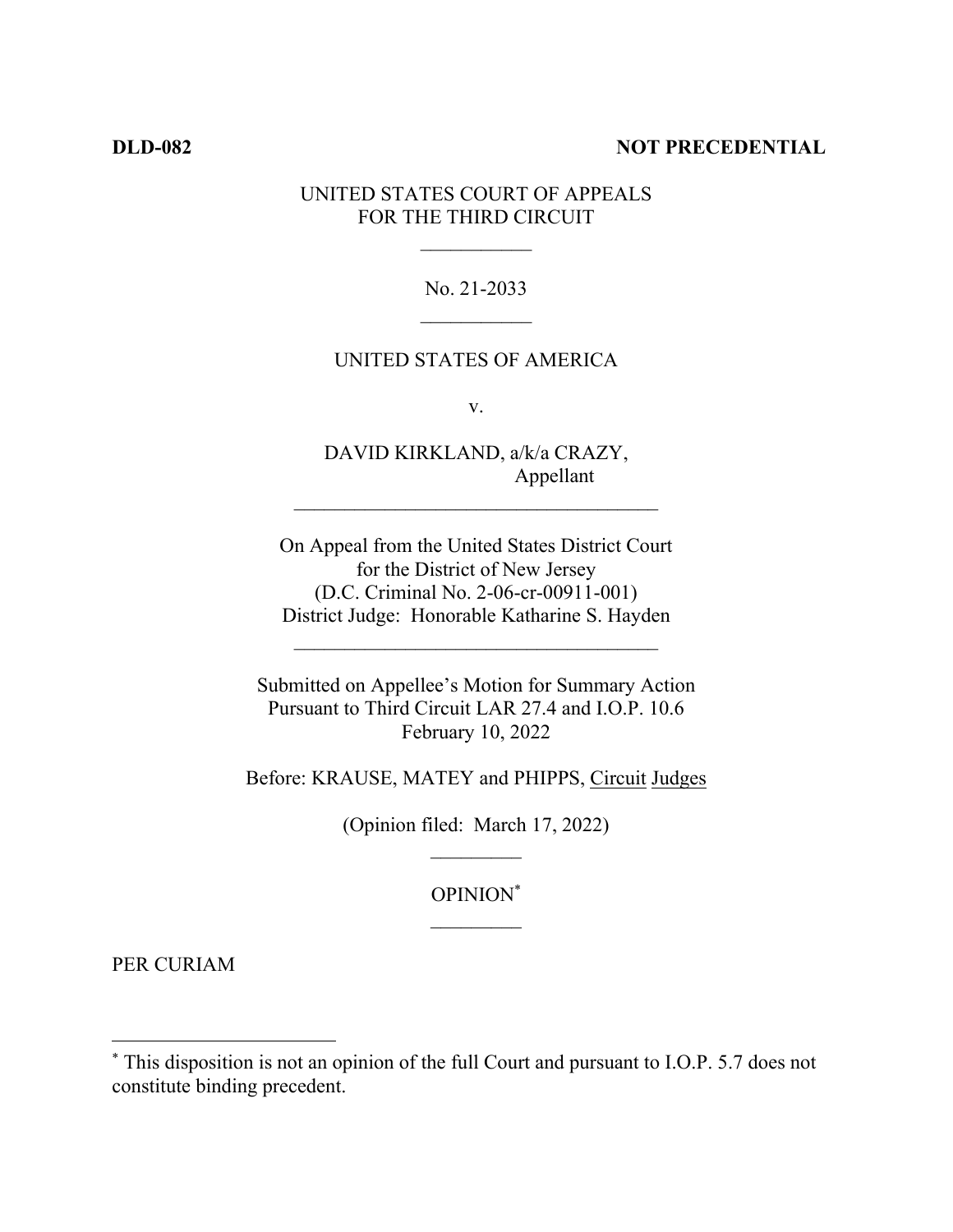On March 20, 2009, following a jury trial in the United States District Court for the District of New Jersey, David Kirkland was convicted of conspiracy to transport stolen goods in interstate commerce and two substantive counts of transporting stolen goods in interstate commerce. See 18 U.S.C. §§ 371, 2314. The evidence showed that Kirkland and several co-conspirators burglarized hundreds of affluent homes in New Jersey and then sold the stolen goods in New York. The District Court sentenced Kirkland to 216 months' imprisonment followed by three years of supervised release and ordered him to pay over \$2,0000,000 in restitution. His anticipated release date is July 6, 2023.

In June 2020, while he was incarcerated at FCI-Schuylkill, Kirkland filed a motion for compassionate release based on "extraordinary and compelling reasons" under 18 U.S.C. § 3582(c)(1)(A)(i).<sup>1</sup> In the motion and his supplemental filings,<sup>2</sup> Kirkland asserted that, due to numerous underlying health conditions—including hypertension, high cholesterol, obesity, and his age (53)—he was at risk of serious complications or death should he contract COVID-19. He further asserted that FCI-Schuylkill was not taking

<sup>&</sup>lt;sup>1</sup> It is undisputed that Kirkland complied with § 3582(c)(1)(A)'s thirty-day lapse provision by filing a request for compassionate release with his warden before turning to the District Court. See 18 U.S.C.  $\S 3582(c)(1)(A)$ .

<sup>&</sup>lt;sup>2</sup> Kirkland was proceeding pro se when he filed his initial  $\S 3582$  motion, but the Federal Public Defender subsequently appeared on his behalf and filed a supplemental motion. Kirkland then filed a number of additional pro se documents and motions, including an "emergency renewed motion," which the District Court considered along with the underlying motion.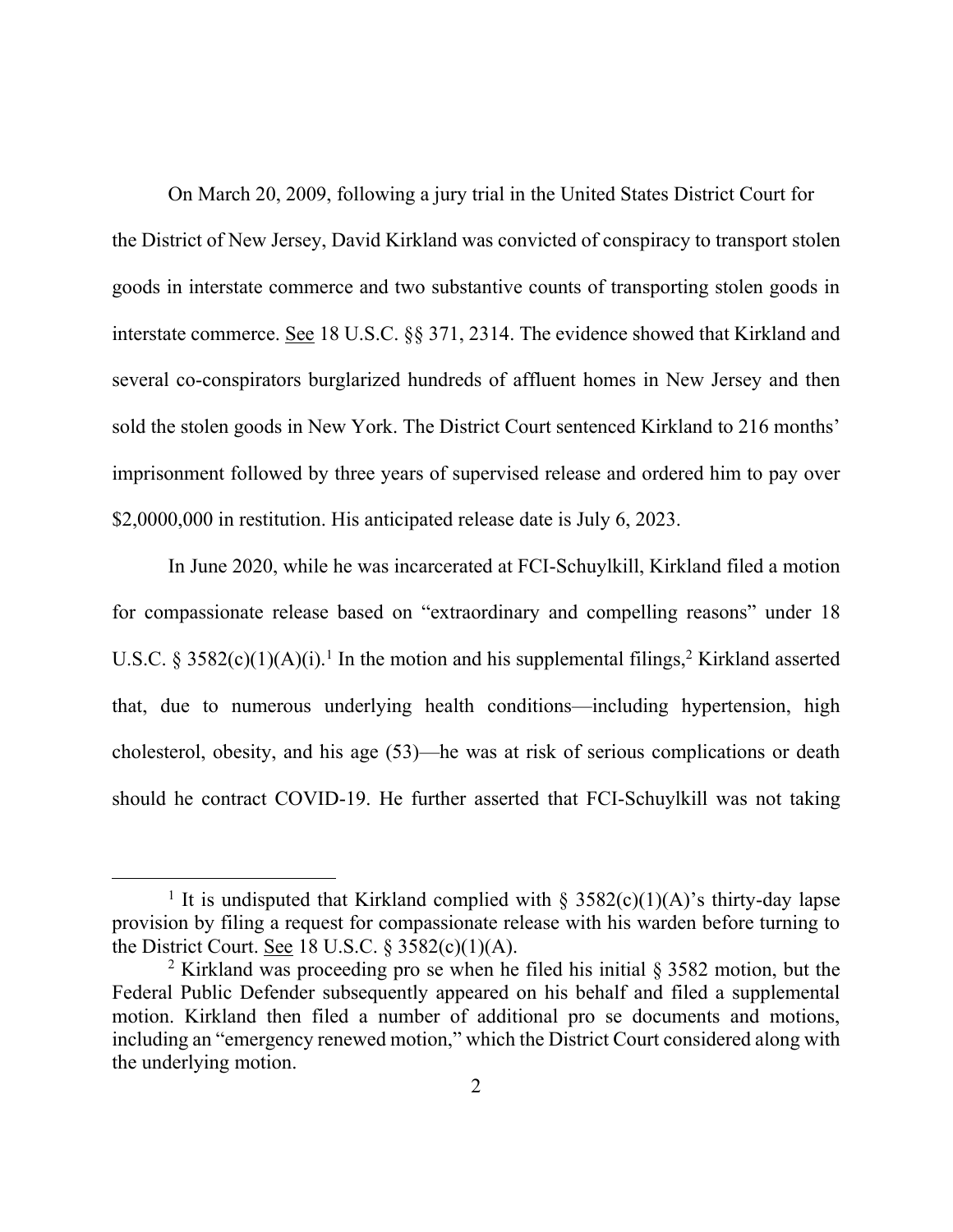appropriate precautions to keep the prisoners safe. Lastly, Kirkland contended that the sentencing factors of 18 U.S.C. § 3553(a) weigh in favor of his release because he has served a substantial portion of his sentence and has taken steps toward rehabilitation.

The District Court denied the motion and Kirkland's request for reconsideration thereof. Kirkland appealed. The Government now moves for summary affirmance.

We have jurisdiction under 28 U.S.C. § 1291. We review the District Court's ruling on a motion for compassionate release under 18 U.S.C. § 3582(c)(1)(A)(i) for an abuse of discretion. See United States v. Pawlowski, 967 F.3d 327, 330 (3d Cir. 2020). We may summarily affirm if "no substantial question is presented" by the appeal. 3d Cir. L.A.R. 27.4.

The compassionate-release provision states that a district court "may reduce [a federal inmate's] term of imprisonment" and "impose a term of probation or supervised release" if it finds that "extraordinary and compelling reasons warrant such a reduction." 18 U.S.C. § 3582(c)(1)(A)(i). Before granting compassionate release, a district court must consider the factors set forth in 18 U.S.C. § 3553(a) "to the extent that they are applicable." Id. § 3582(c)(1)(A). Those factors include "the nature and circumstances of the offense and the history and characteristics of the defendant,"  $\S$  3553(a)(1), and the need for the sentence "to reflect the seriousness of the offense, to promote respect for the law, and to provide just punishment for the offense"; "to afford adequate deterrence to criminal conduct"; "to protect the public from further crimes of the defendant"; and "to provide the defendant with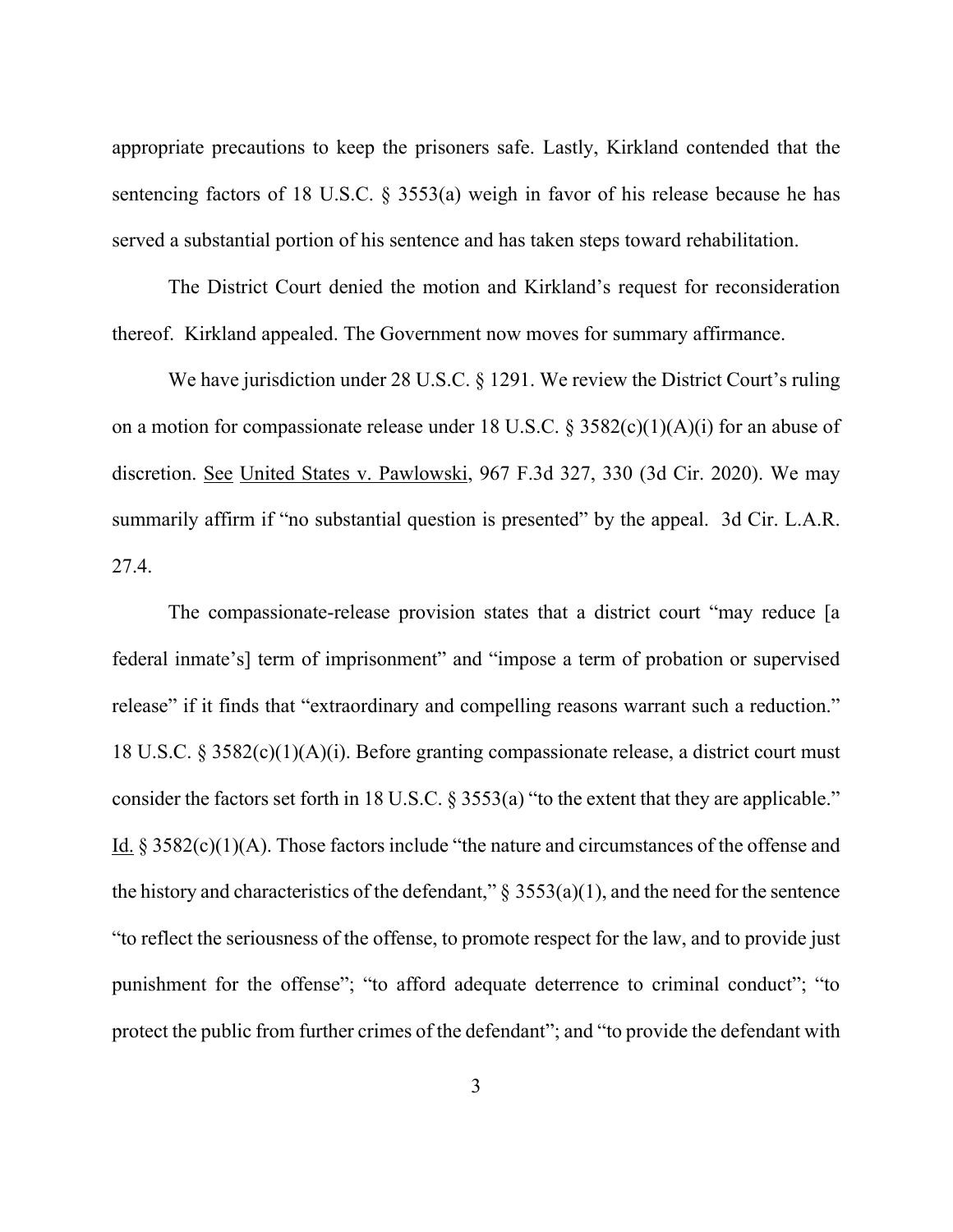needed educational or vocational training, medical care, or other correctional treatment in the most effective manner,"  $\S$  3553(a)(2)(A)–(D).

Upon review, we discern no abuse of discretion in the District Court's decision to deny the motion for compassionate release. First, the District Court did not commit a clear error of judgment in determining that Kirkland had not shown that "extraordinary and compelling reasons" warranted a reduction in his sentence because Kirkland's receipt of two doses of the Pfizer-BioNTech COVID-19 vaccine mitigated the risks presented by his medical conditions and then-recent outbreaks at the prison.

Second, the District Court reasonably determined that several of the  $\S 3553(a)$ factors—including the need for the sentence to reflect the seriousness of the offense, to provide just punishment for the offense, and to protect the public from further crimes counseled against compassionate release. The District Court explained that Kirkland's crimes involved a careful and cunning targeting of strangers' homes, and that his conduct had a lasting impact on their peaceful existence. Op.10, ECF No. 259. The District Court emphasized that Kirkland had planned these crimes while he was incarcerated for convictions for similar crimes. The District Court acknowledged that Kirkland had made some efforts at rehabilitation but found it significant that "he continues to describe his conduct as 'non-violent,' and expresses regret in only the most general terms." Id. at 10– 11.